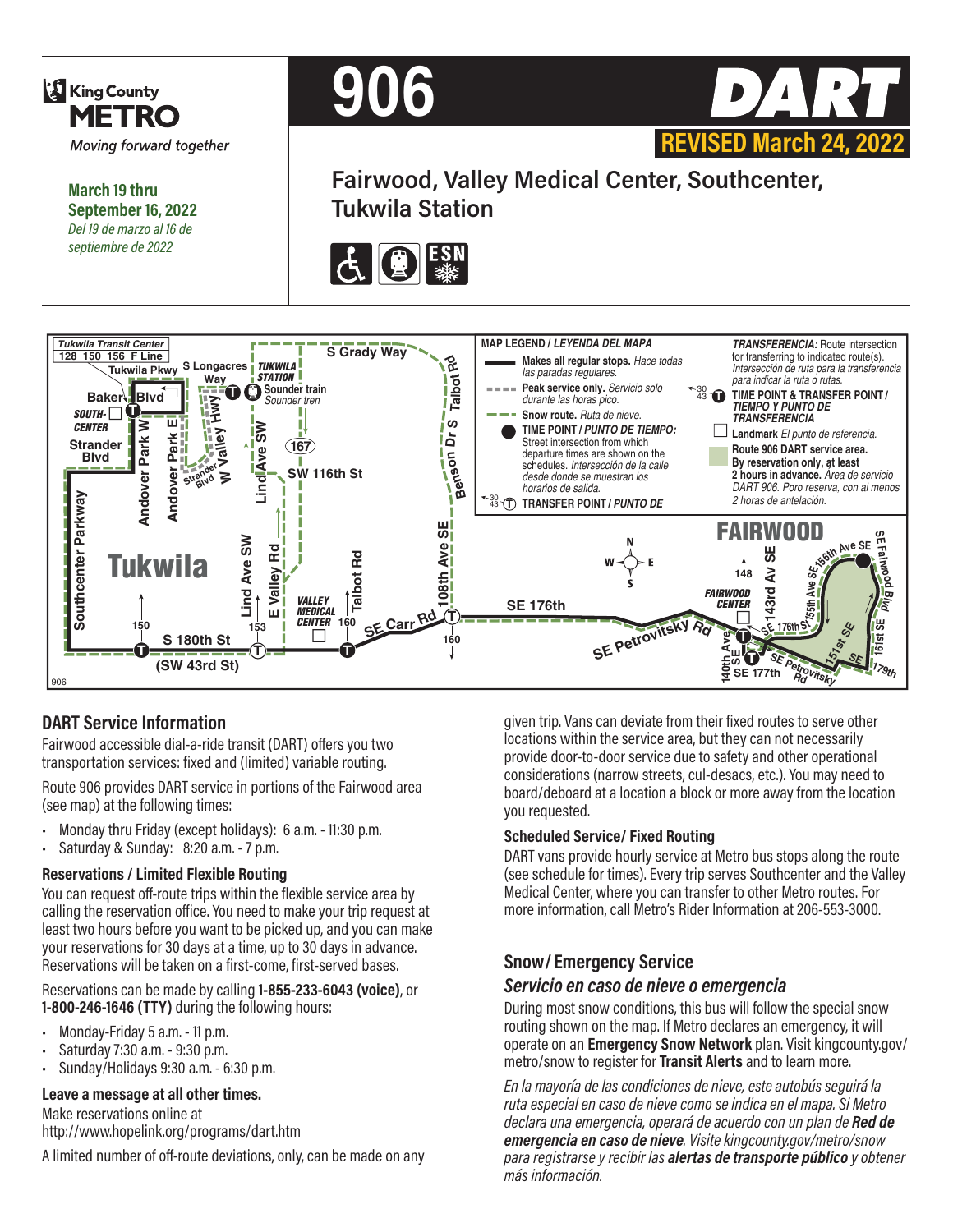# Route 906 Monday thru Friday to Southcenter, Tukwila Station

*Servicio de lunes a viernes a Southcenter, Tukwila Station*

| <b>SE</b><br>SE 177th<br>S Carr Rd<br>Tukwila<br>156th Ave<br>S180th St<br>Baker Blvd<br>St & 140th<br>SE & SE<br>& Andover<br>Petrovitsky<br>&<br>& Andover<br>Sounder<br>Ave SE<br>Fairwood<br>Rd & 140th<br><b>Talbot Rd S</b><br>Pk W<br>Park W<br><b>Station</b><br>Blvd<br>Ave SE<br>Bay 1<br>Stop #59604<br>Stop #60185<br>Stop #58090<br>Stop #60435<br>Stop #60161<br>Stop #60360<br>Stop #59881<br>4:45<br>4:55<br>5:03<br>5:11<br>5:21<br>5:28<br>4:51<br>5:53<br>5:10<br>5:20<br>5:36<br>5:46<br>5:16<br>5:28<br>5:34<br>5:53<br>6:18<br>5:40<br>5:44<br>6:01<br>6:11<br>6:31<br>5:54<br>6:13<br>6:38<br>6:00<br>6:04<br>6:21<br>6:33<br>6:58<br>6:14<br>6:24<br>6:41<br>6:51<br>6:20<br>7:11<br>7:18<br>6:33<br>6:39<br>6:43<br>6:53<br>7:01 |
|-----------------------------------------------------------------------------------------------------------------------------------------------------------------------------------------------------------------------------------------------------------------------------------------------------------------------------------------------------------------------------------------------------------------------------------------------------------------------------------------------------------------------------------------------------------------------------------------------------------------------------------------------------------------------------------------------------------------------------------------------------------|
|                                                                                                                                                                                                                                                                                                                                                                                                                                                                                                                                                                                                                                                                                                                                                           |
|                                                                                                                                                                                                                                                                                                                                                                                                                                                                                                                                                                                                                                                                                                                                                           |
|                                                                                                                                                                                                                                                                                                                                                                                                                                                                                                                                                                                                                                                                                                                                                           |
| 7:13<br>7:21<br>7:31<br>7:38<br>6:51<br>6:57<br>7:02                                                                                                                                                                                                                                                                                                                                                                                                                                                                                                                                                                                                                                                                                                      |
| 7:33<br>7:21<br>7:41<br>7:09<br>7:16<br>7:51<br>7:58<br>7:51<br>7:39<br>8:11<br>7:46<br>8:03<br>8:28<br>8:21<br>8:53<br>8:10<br>8:23<br>8:35<br>8:43<br>8:18                                                                                                                                                                                                                                                                                                                                                                                                                                                                                                                                                                                              |
| 8:34<br>8:47<br>8:59<br>9:07<br>9:17<br>8:42<br>9:21<br>9:31<br>8:59<br>9:00<br>9:12<br>9:29<br>9:30<br>9:59<br>9:40<br>9:49<br>-                                                                                                                                                                                                                                                                                                                                                                                                                                                                                                                                                                                                                         |
| 9:59<br>10:00<br>10:10<br>10:19<br>10:29<br>$\overline{\phantom{0}}$<br>10:29<br>10:30<br>10:40<br>10:49<br>10:59<br>$\overline{\phantom{0}}$<br>10:59<br>11:32<br>11:10<br>11:20<br>11:00<br>-                                                                                                                                                                                                                                                                                                                                                                                                                                                                                                                                                           |
| Ξ<br>11:29<br>11:30<br>11:39<br>11:49<br>12:01<br>11:59<br>12:31<br>12:00<br>12:09<br>12:19<br>12:49<br>1:01                                                                                                                                                                                                                                                                                                                                                                                                                                                                                                                                                                                                                                              |
| 12:29<br>12:30<br>12:39<br>-<br>12:59<br>1:00<br>1:09<br>1:19<br>1:31<br>L.<br>1:29<br>1:30<br>1:39<br>1:49<br>2:01                                                                                                                                                                                                                                                                                                                                                                                                                                                                                                                                                                                                                                       |
| 1:59<br>2:38<br>2:00<br>2:09<br>2:18<br>2:31<br>2:30<br>2:31<br>2:40<br>2:50<br>3:03<br>3:10<br>3:33<br>3:00<br>3:01<br>3:10<br>3:20<br>3:41                                                                                                                                                                                                                                                                                                                                                                                                                                                                                                                                                                                                              |
| 3:20<br>3:21<br>3:30<br>3:53<br>3:40<br>4:01<br>-<br>3:41<br>3:50<br>4:13<br>4:21<br>3:40<br>4:00<br>4:33<br>4:00<br>4:01<br>4:10<br>4:20<br>4:41<br>÷                                                                                                                                                                                                                                                                                                                                                                                                                                                                                                                                                                                                    |
| 4:20<br>4:21<br>4:31<br>4:42<br>4:55<br>5:03<br>5:17<br>4:42<br>4:43<br>4:53<br>5:04<br>5:25<br>5:32<br>5:52<br>5:12<br>5:13<br>5:23<br>5:44                                                                                                                                                                                                                                                                                                                                                                                                                                                                                                                                                                                                              |
| 5:52<br>5:53<br>6:32<br>6:03<br>6:12<br>6:24<br>6:32<br>6:33<br>6:50<br>6:42<br>7:01<br>-<br>7:17<br>7:25<br>7:36<br>7:07<br>7:08                                                                                                                                                                                                                                                                                                                                                                                                                                                                                                                                                                                                                         |
| 7:45<br>7:55<br>$\overline{\phantom{0}}$<br>7:46<br>8:03<br>8:13<br>$\qquad \qquad -$<br>8:15<br>8:31<br>8:16<br>8:24<br>8:41<br>Ξ<br>8:45<br>8:46<br>8:54<br>9:01<br>9:11                                                                                                                                                                                                                                                                                                                                                                                                                                                                                                                                                                                |
| 9:15<br>9:24<br>9:31<br>9:16<br>9:41<br>9:45<br>9:46<br>9:53<br>10:00<br>10:09<br>-<br>-<br>10:15<br>10:16<br>10:23<br>10:29<br>10:38<br>$\overline{\phantom{0}}$                                                                                                                                                                                                                                                                                                                                                                                                                                                                                                                                                                                         |
| $\overline{\phantom{0}}$<br>$\overline{\phantom{0}}$<br>10:45<br>10:59<br>11:08<br>10:46<br>10:53<br><b>Bold PM time</b>                                                                                                                                                                                                                                                                                                                                                                                                                                                                                                                                                                                                                                  |

**This trip is cancelled.** To address ongoing operational and vehicle maintenance capacity limitations, some trips have been temporarily cancelled.

### Route 906 Monday thru Friday to Fairwood

*Servicio de lunes a viernes a Fairwood*

|                                        | <b>Southcenter</b>   |                                 | Valley<br><b>Medical</b><br><b>Center</b> |                                                  | Fairwood                                 |                                         |
|----------------------------------------|----------------------|---------------------------------|-------------------------------------------|--------------------------------------------------|------------------------------------------|-----------------------------------------|
| Tukwila<br>Sounder<br>Station<br>Bay 1 | Tukwila TC<br>Bay 1  | S 180th St<br>& Andover<br>Pk W | S Carr Rd<br>&<br>Talbot Rd S             | <b>SE</b><br>Petrovitsky<br>Rd & 140th<br>Ave SE | 156th Ave<br>SE & SE<br>Fairwood<br>Blvd | <b>SE 177th</b><br>St & 140th<br>Ave SE |
| Stop #59881                            | Stop #59312          | Stop #58130                     | Stop #59370                               | Stop #59552                                      | Stop #59604                              | Stop #60161                             |
| 6:29<br>6:49                           | 6:35<br>6:55         | 6:41<br>7:01                    | 6:49<br>7:09                              | 6:58<br>7:18                                     |                                          | 7:00<br>7:20                            |
| 7:09<br>7:29<br>7:49                   | 7:15<br>7:35<br>7:55 | 7:21<br>7:41<br>8:01            | 7:29<br>7:49<br>8:09                      | 7:38<br>7:58<br>8:19                             | Ξ<br>$\overline{\phantom{0}}$<br>-       | 7:40<br>8:00<br>8:21                    |
| 8:09                                   | 8:15                 | 8:21                            | 8:29                                      | 8:39                                             |                                          | 8:41                                    |
| 8:39                                   | 8:45<br>9:15<br>9:45 | 8:51<br>9:21<br>9:51            | 8:59<br>9:29<br>9:59                      | 9:09<br>9:39<br>10:08                            |                                          | 9:11<br>9:41<br>10:10                   |
|                                        | 10:15                | 10:22                           | 10:30                                     | 10:39                                            | ═<br>Ξ                                   | 10:41                                   |
|                                        | 10:45<br>11:15       | 10:52<br>11:22                  | 11:00<br>11:30                            | 11:09<br>11:39                                   |                                          | 11:11<br>11:41                          |
|                                        | 11:45<br>12:15       | 11:52<br>12:23                  | 12:00<br>12:32                            | 12:09<br>12:41                                   |                                          | 12:11<br>12:43                          |
|                                        | 12:45<br>1:15        | 12:53<br>1:23                   | 1:02<br>1:32                              | 1:11<br>1:41                                     | ═                                        | 1:13<br>1:43                            |
|                                        | 1:45<br>2:15         | 1:53<br>2:23                    | 2:02<br>2:33                              | 2:11<br>2:43                                     |                                          | 2:13<br>2:45                            |
| 2:54<br>3:34                           | 3:00<br>3:41         | 3:08<br>3:49                    | 3:18<br>3:59                              | 3:29<br>4:10                                     | 3:37<br>4:18                             | 3:44<br>4:25                            |
| 3:54                                   | 4:01                 | 4:09                            | 4:19                                      | 4:31                                             | 4:39                                     | 4:46                                    |
| 4:14                                   | 4:21                 | 4:30                            | 4:40                                      | 4:52<br>5:11                                     | 5:00                                     | 5:07                                    |
| 4:34<br>4:54                           | 4:41<br>5:01         | 4:50<br>5:11                    | 4:59<br>5:20                              | 5:33                                             | 5:19<br>5:41                             | 5:26<br>5:48                            |
| 5:14<br>5:39                           | 5:21<br>5:46         | 5:31<br>5:56                    | 5:40<br>6:05                              | 5:53<br>6:18                                     | 6:01<br>6:26                             | 6:08<br>6:33                            |
| 6:04                                   | 6:11                 | 6:20                            | 6:29                                      | 6:40                                             | 6:48                                     | 6:55                                    |
| 6:48                                   | 6:55<br>7:25         | 7:03<br>7:33                    | 7:12<br>7:42                              | 7:22<br>7:51                                     | 7:30                                     | 7:37<br>7:53                            |
|                                        | 7:55<br>8:27         | 8:03<br>8:35                    | 8:12<br>8:44                              | 8:21<br>8:52                                     |                                          | 8:23<br>8:54                            |
|                                        | 8:56                 | 9:04                            | 9:13                                      | 9:21                                             |                                          | 9:23                                    |
|                                        | 9:25<br>9:55         | 9:33<br>10:03                   | 9:42<br>10:12                             | 9:50<br>10:20                                    | $\overline{a}$<br>$\overline{a}$         | 9:52<br>10:22                           |
|                                        | 10:25                | 10:33                           | 10:42                                     | 10:50                                            | -<br>Ξ                                   | 10:52                                   |
|                                        | 10:55<br>11:25       | 11:03<br>11:33                  | 11:12<br>11:42                            | 11:19<br>11:49                                   |                                          | 11:21<br>11:51                          |
| <b>Bold PM time</b>                    |                      |                                 |                                           |                                                  |                                          |                                         |

# **Holiday Information** *Información sobre días festivos*

This route will operate its Sunday schedule on the following holidays. *Esta ruta operará según su horario de domingo en los siguientes días festivos.*

| <b>Memorial Day</b>     | May 30          |
|-------------------------|-----------------|
| Día de los Caídos       | 30 de mayo      |
| Independence Day        | July 4          |
| Día de la independencia | 4 de julio      |
| Labor Day               | September 5     |
| Día del Trabajo         | 5 de septiembre |